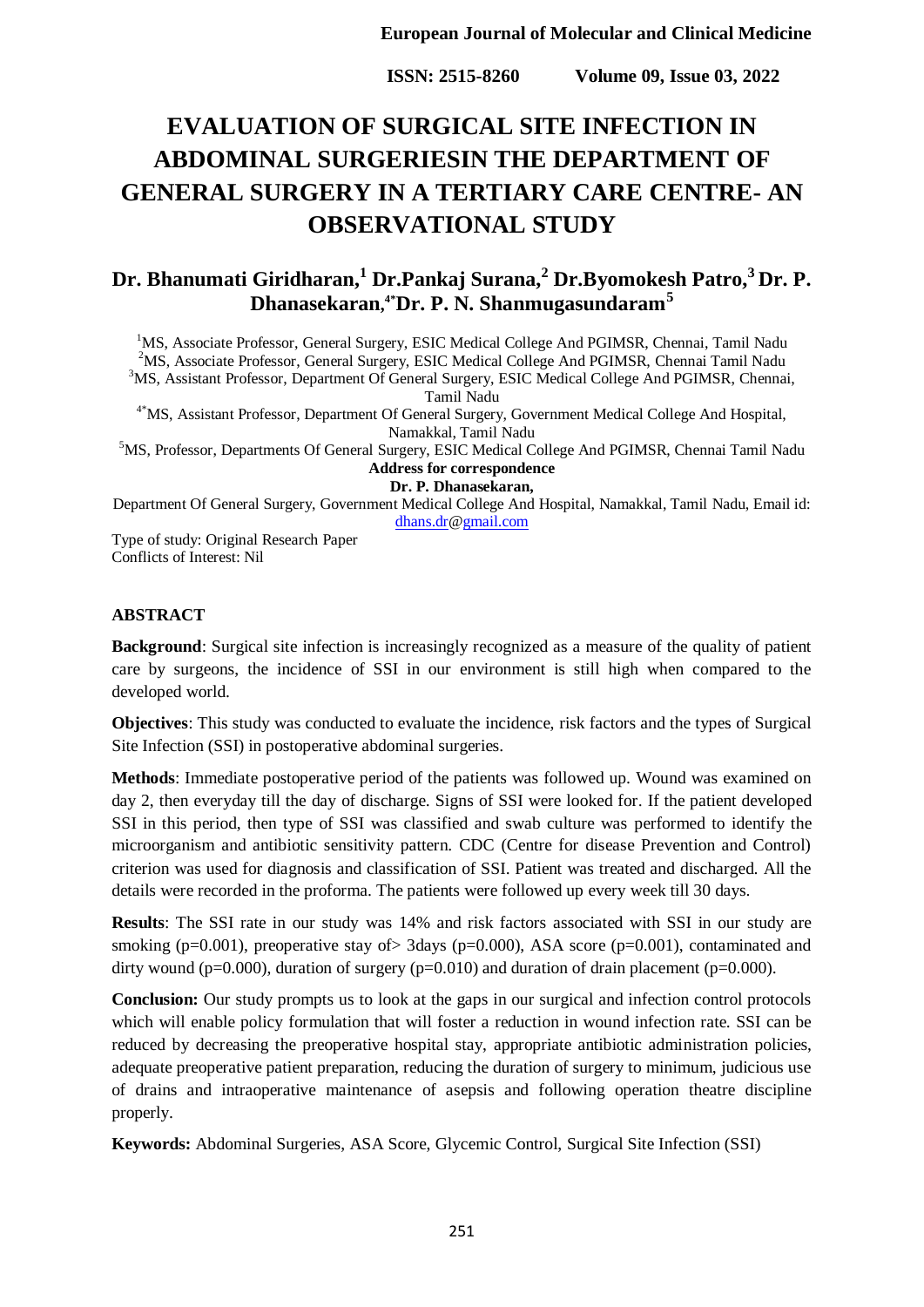**ISSN: 2515-8260 Volume 09, Issue 03, 2022**

### **INTRODUCION**

Surgicalsiteinfections(SSIs)areinfectionsoftheincisionororganor spacethatoccuraftersurgery.Theterm 'surgicalsiteinfection'(SSI)wasintroducedin1992toreplacethepreviousterm 'surgicalwoundinfection'.Surgicalsiteinfection(SSI)hasalwaysbeenamajorcomplicationofsurg ery andtraumaandhasbeendocumentedfor4000–5000years.SSI isboththemostfrequentlystudiedandtheleadingHAIreportedhospitalwideinLMICs.WorldHealth Organization(WHO)CleanCare isSaferCareprogrammeshowsthatsurgicalsiteinfection(SSI)affectsuptoonethird ofpatientswhohaveundergoneasurgicalprocedureinLMICsandThepooledincidenceofSSIwas11 .8per100surgicalpatientsundergoing the procedure (range 1.2to 23.6).<sup>1,2</sup> AlthoughSSIincidenceismuchlowerinhigh-incomecountries,itremains afrequenttypeofHAIinEuropeandtheUnitedStatesofAmerica(USA).InsomeEuropeancountries, itevenrepresents themostfrequenttypeofHAI. SSIsareamongthemostpreventableHAIs,buttheystillrepresentasignificantburdenintermsofpatie ntmorbidityandmortalityandadditionalcosts tohealthsystemsandservicepayersworldwide.<sup>3</sup>EachSSIisassociatedwithapproximatelyaddition alpostoperativehospitaldaysandpatientswithanSSIhavea2- 11timeshigherriskofdeath,comparedwithoperativepatientswithoutanSSI. 4 Surgicalpatientsinitiallyseenwithmorecomplexcomorbidities andtheemergenceofantimicrobialresistantpathogensincreasethecostandchallengeoftreatingSSIs.<sup>5</sup>

Forthesereasons,thepreventionofSSIhasreceivedconsiderableattentionfrom surgeons, infectioncontrolprofessionals andhealthcareauthorities,themediaand thepublic.This study was conducted toevaluatetheincidence,risk factors and the types of Surgical Site Infection (SSI)in postoperativeabdominalsurgeries.

### **METHODOLOGY**

This prospectivestudy was performed inESICMedical College and PGIMSR,Chennai, in the period18monthsfrom April2018toSeptember2019. 100 adult patients undergoing elective and emergency abdominal surgeries were selected. The ethical standards for human experimentation were followed during the study and permission from the institutional ethical committee was taken.

PatientswithHIV,HBVorHCVinfection, patientsonchemotherapyandradiotherapy, patientsonoralsteroidsandotherimmunosuppressantdrugs,

patientswithhepatic,cardiacandrenalfailure,

andASA(AmericanSocietyofAnaesthesiologists)scoreIVorV were excluded from the study.

*Study procedure:*Informed written consent was obtained. Appropriate history was taken;Clinical examination and relevant investigations were carried out. Intravenous antibiotic was given 30–60 minutes before theprocedure.Appropriatesurgicalmanagementwas carriedoutunderstrictasepticprecautions.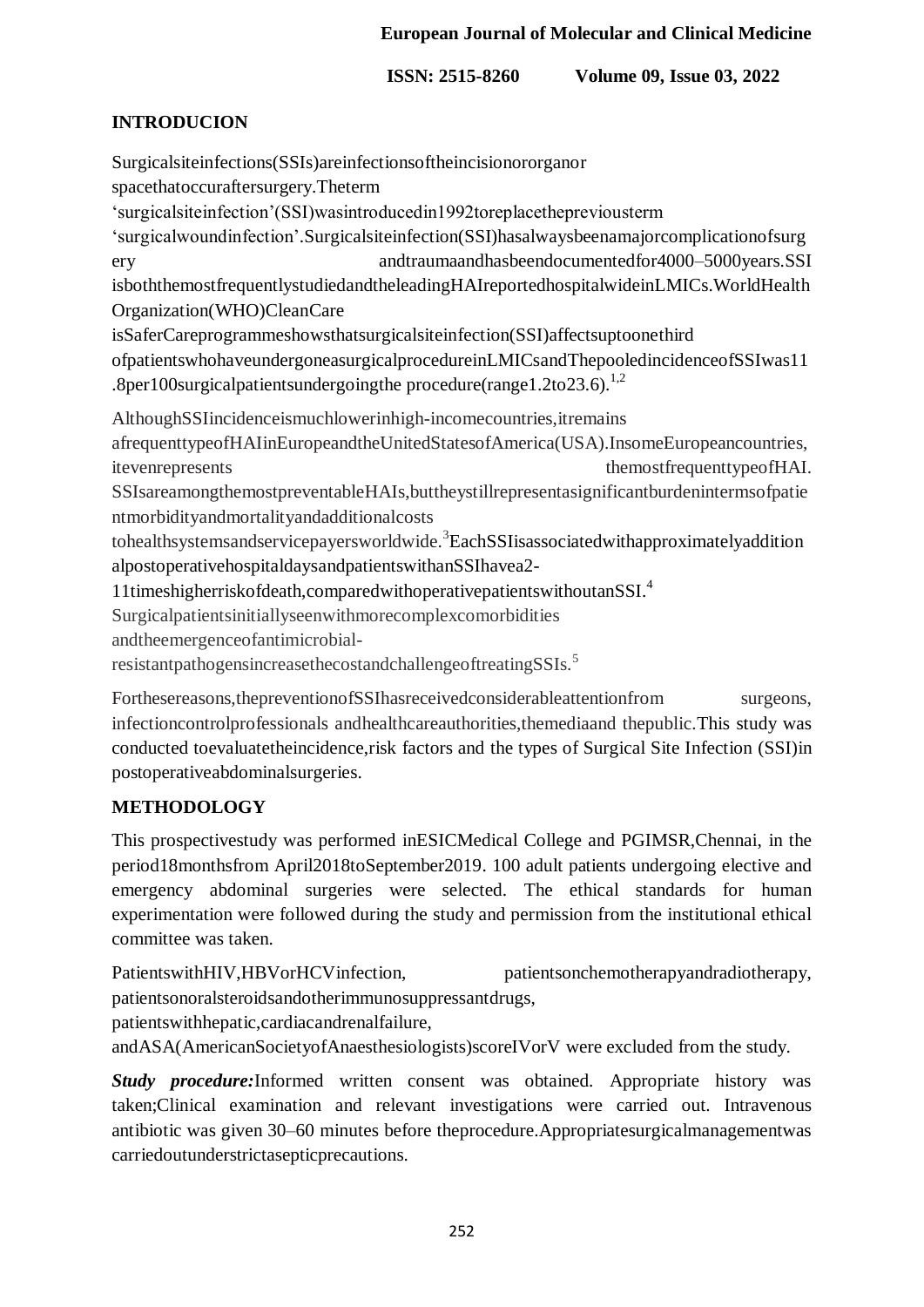# **ISSN: 2515-8260 Volume 09, Issue 03, 2022**

Immediatepostoperativeperiodofthepatientswasfollowedup.Woundwasexaminedonday2,thene verydaytillthedayofdischarge.SignsofSSIwerelookedfor.IfthePatientdevelopedSSIinthisperiod ,thentypeofSSIwasclassifiedandswabculturewasperformedtoidentifythemicroorganism andantibiotic

sensitivitypattern.CDC(CentrefordiseasePreventionandControl)criterionwasusedfordiagnosisa ndclassificationofSSI.Patientwastreatedanddischarged.Allthedetailswererecordedintheprofor ma.Thepatientswerefollowedupeveryweektill30days.IfthepatientdevelopedanyfeaturesofSSId uringfollowupperiodafterdischarge,thenpatientwastreatedaccordinglyasdescribedabove.Alldet ailswererecordedintheproforma.

Data was collected and calculated datawerearrangedinsystemicmanner,presentedinvarioustableandfiguresandstatisticalanalysisw asmadetoevaluatetheobjectivesofthisStudywiththehelpofSPSS.TheChisquarecalculationwas done.

# **RESULTS**

Inourstudymaximum numbersofpatientswere35to65yearsofage and predominantly male. 12patientswereknowndiabetic, 14patientsweresmokers. Inourstudy95patientshadpreoperativestaylessthan3days. Inourstudy3patientshadelevatedbloodsugarlevel>200mg/dl.There weremoreemergencysurgeries (64)thanelectivesurgeries (36). Outof58malepatients26wereanaemic.Noneofthe patientsrequiredbloodtransfusion.Majorityofpatientswereoftheagegroup13to35years.Allthema lepatientsabove65yearsofagewerewith low hemoglobin. Inourstudy64patientscameunderASAscoreI.

Majorityofsurgicalwound werecleancontaminated. Durationofsurgerywas>2hrsfor71procedures. Drainagetubewasplacedin31surgeries. 74patientshadpost-operativestayperiodof3-7days.23patientshad prolongedhospitalstay.Allpatientswereunderglycemiccontrolduringthepost-operativeperiod. 71patientswerestartedonoralfeedsbetween24and48hours. Outof14patientswhodevelopedSSI,13had superficial superficial SSI.1hadorganSpaceSSI.NopatientshaddeepincisionalSSI.

Out14patients9were35-65yearsofage.Theinfectionratewas18.4%(9/49).

Inthisagegroupwhilethatinage>65yearsis25%(1/4).

10outof14patientsweremales.Bothageandsexwerefound notcorealated withSSI. 3patientswhohaddiabetesmellitusdevelopedSSI.Theinfectionratewas25%(3/12).Diabetesmellit uswasnotariskfactorforSSIinourstudy. 6patientsweresmokers.Theinfectionrateamong smokerswas42.9%.SmokingwasfoundtobeassociatedwithSSI(P=0.001). 12patients werehavingnormalBMI.Patients undernutritionandobesitywerenotfoundtobeassociated withSSIinourstudy.

AllpatientswhodevelopedSSIwereunderglycemiccontrolbothduringpreoperativeandpostoperat iveperiod.SowecouldnotestablishanyassociationbetweenSSIandperioperativeHyperglycemiain ourstudy. Outof4femalepatientswhodevelopedSSI,3werefoundtohaveanaemia withinfectionrateis10.3% (3/26).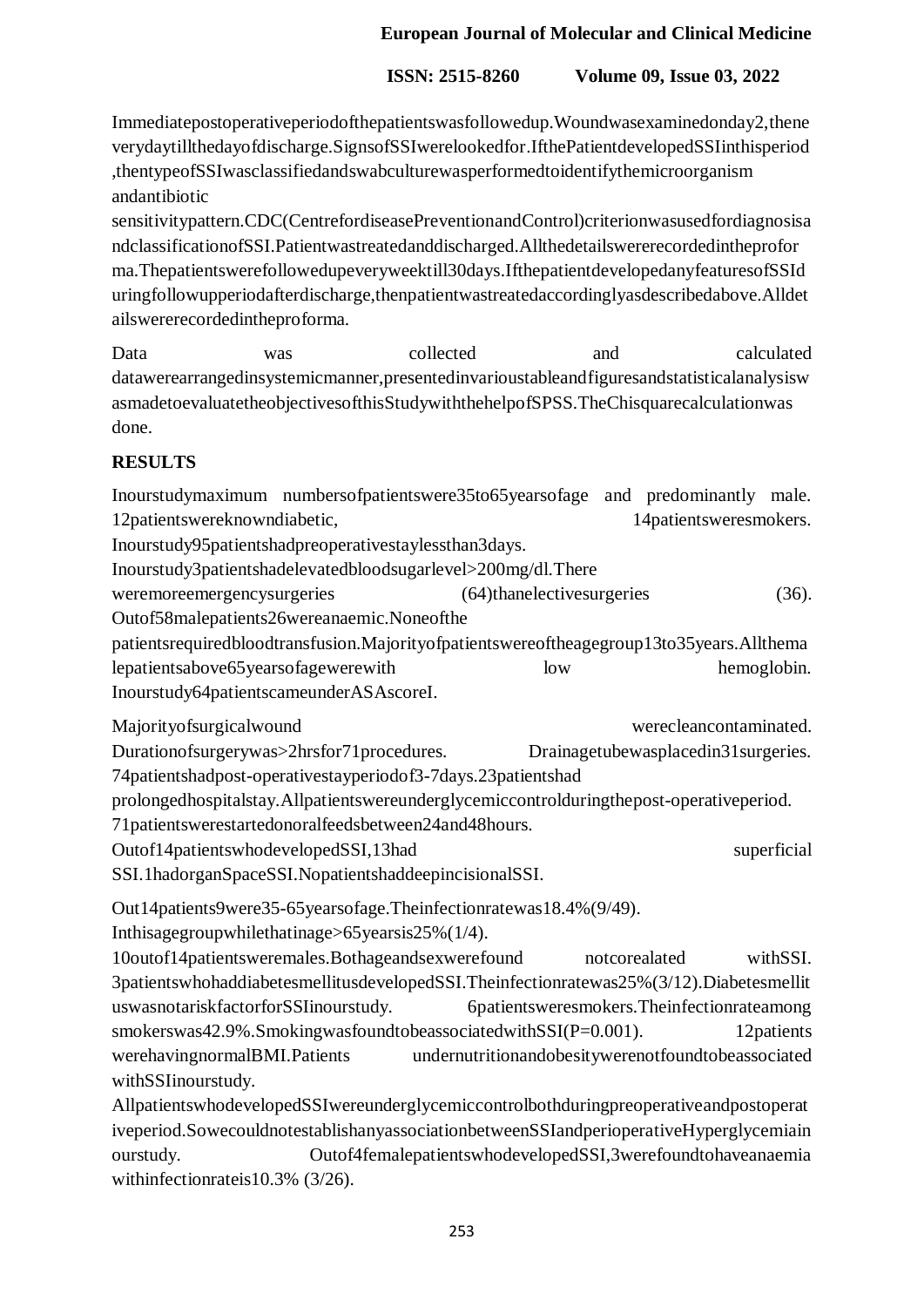**ISSN: 2515-8260 Volume 09, Issue 03, 2022**

SevenpatientswithSSIhadlowserum

albuminlevel.Theinfectionrateis20%(7/35)inpatientswithhypoalbuminemia,whichisnotstatistic ally significant. 4patientshadpreoperativestayperiodof>3days.Theinfectionratewas80%  $(4/5)$ , which was significantly associated with  $SSI(P=0.000)$ .

TheinfectionrateinpatientswithASAclassIIis28.1%(9/32)andclassIII

was50%(2/4).HigherASAscoreissignificantlyassociatedwithSSIinour study (p=0.001).Outof14patients,10patientshaveundergoneemergencyprocedure.Theinfectionratein

patientswhounderwentemergencyprocedurewas12%(10/83)ascomparedtothatelectiveis23.5%( 4/17).

Contaminatedanddirtywoundsweresignificantly

associatedwithSSI(p=0.000).11casesoutof14werefoundtohavecontaminatedwound.

AllpatientswithSSIhaddrainplacedfor>4days.Thisissignificantly associatedwithSSI (p=0.0). Morethan1organism wasisolatedintheswabcultureof5patients.Themostorganisms isolatedwereEscherichiacoli.

The SSI rate in our study was 14% and risk factors associated with SSI were smoking ( $p=0.001$ ), preoperative stay of 3days ( $p=0.000$ ), ASA score ( $p=0.001$ ), contaminated and dirty wound ( $p=0.000$ ), duration of surgery ( $p=0.010$ ) and duration of drain placement (p=0.000).All the details are tabulated in the table and images in atlas.

# **DISCUSSION**

Largenumberofstudiesreportedsurgicalsiteinfectioninabdominalsurgeriesbetween3.4%and36. 1%96.Inourstudyoutof100patientswhounderwentabdominalsurgeries,14patientsdevelopedSSI. TherateofSSIIinourstudyis14%.ThisiscomparabletomanystudiesinIndiaandishighercomparedt odevelopedcountriesandlessascomparedtofewIndianstudies.Thisisduetothefactthatindevelope dcountriestheyhaveasystematicfeedbackofSSIrateandsurveillancebodiessuchasHospitalsinEur opeLinkforInfectionControlthroughSurveillance(HELICS)InEuropeandNationalNosocomialI nfectionSurveillanceSystem

(NNIS)inUnitedStatesofAmericawhereasinourcountryweremainlyonsporadicsurveys.<sup>6</sup>

Inourstudymostofpatientswereofmiddleagegroup(35-

65years)andtherewasmalepreponderance.TheriskfactorsassociatedwithSSIinourstudyaresmoki ng(p=0.001),preoperativestayof>3days(p=0.000),ASAscore(p=0.001),contaminatedanddirtyw ound( $p=0.000$ ),durationofsurgery( $p=0.010$ )anddurationdrainplacement( $p=0.000$ ).

Ourstudydidnotf indassociationbetweenSSIandBMIgrading,anaemia as well as hypoalbuminemia.Inour study study and the study study study study study study study study study study study study

smokingwasfoundtobeassociatedwithSSIlikepreviousStudies.<sup>7</sup>Theinfectionrateamongsmokers is42.9%(6/14)whilethatinNon-

smokersis9.3%(8/86).Preoperativestaydurationof>3daysissignificantlyassociatedwithSSI.Thei nfectionrateis80%inpatientswithPreoperativestayof>3daysascomparedto10.5%inpatientswith  $<$ 3Daysduration.Similarfindingisobservedinmanystudies.<sup>8,9,10</sup>

PatientswithASAclassof2and3areassociatedwithSSI.Thisis comparabletopreviousstudies.<sup>11,12</sup>Theinfection rate in ASA classIIPatientsis28.1%andinclassIIIare50%.InourstudycontaminatedanddirtyWoundwereassoc iatedwithSSIasobservedinpreviousstudies.Theinfectionrateincontaminatedwoundis91.7%(11/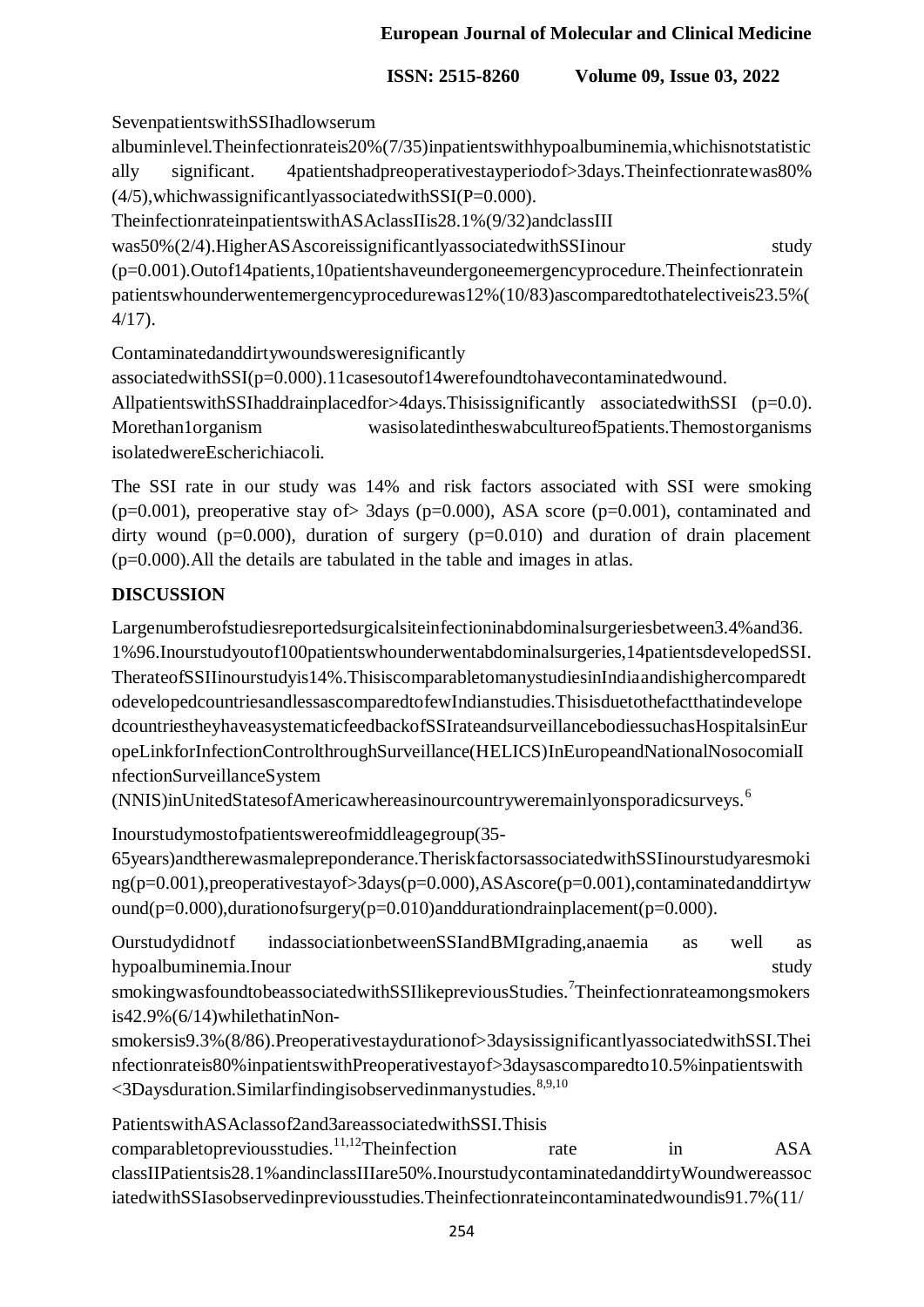# **ISSN: 2515-8260 Volume 09, Issue 03, 2022**

12)whileindirtyWounditis50%(1/2).Durationofsurgery>2hoursdurationissignificantly assosciatedwithSSI.Reportsfrom otherstudieswereinagreementwithour findings.<sup>8,10,11</sup>Theinfectionratewas19.7%(14/71)inpatientswhenthedurationofsurgerywas>2ho urs. No patient with surgery

duration<2hoursdevelopedSSIinourstudy(0/29).Durationofdrainplacementfor>4daysisassosci atedwithSSIinourstudy.Similarfindingwasobservedinmanystudies.<sup>8,10,12</sup>Theinfectionratewas60 .9%inpatientswithdrainplacedfor>4days.Themostcommondiseaseconditionencounteredinourst udyisacuteappendicitiswithorwithoutabscessandsurgicalprocedureobservedisemergencyopena ppendectomy.SSIwasmostcommonlyobservedinappendicularabscessandduodenalperforation. SSIwasnotedon4<sup>th</sup>post-

operativedayfor9patientsand5<sup>th</sup>postoperativedayfor5patients.NoneofthepatientsdevelopedSSIa fterdischargefrom hospital. The hospital.

endogenousfloraisresponsibleforinfectioninmostcases.Theopeningofthegastrointestinaltractin creasesthelikelihoodofGram-

negativebacillithatwasourfindinginthisstudy.ThemostcommonorganismisolatedwasE.coli.Itwa sisolatedin50%ofswabculture.ThisissimilartothefindingobservedbySatyanarayana V et al andRaka L et al.<sup>13,14</sup>

PseudomonasandProteusmirabiliswerenextmostcommonorganismsisolated.Morethan1organis m

wasisolatedintheswabcultureof5patients.E.coliwasfoundsensitivetopiperacillinandTazobactu m, Imipenam,Colistin.Theotherorganismsobservedinswabculturewereklebseilla, Staphaureus,MRSA.Swabculturewassterilein3patientsinourstudy.InpatientswhodevelopedSSI, 13patientshadsuperficialSSI.1patienthadorganspaceSSI.Noneofthepatientsdevelopeddeepincis ionalSSI.Secondarywoundclosurewasdonefor9(64.3%)patientswhohadSSI

Withresidualwounddehiscencewithhealthygranulationtissueinwhomspontaneousclosuredidnot occur.AllpatientswithSSIhadprolongedPost-operativestaydurationofmorethan7days.

# **CONCLUSION**

Ourstudypromptsustolookatthegapsinoursurgicalandinfectioncontrolprotocolswhichwillenabl epolicyformulationthatwillfosterareductioninwoundinfectionrate.SSIcanbereducedbydecreasi ngthepreoperativehospitalstay,appropriateantibioticadministrationpolicies,adequatepreoperati vepatientpreparation,reducingthedurationofsurgerytominimum,judicioususeofdrainsandintrao perativemaintenanceofasepsisandfollowingoperationtheatredisciplineproperly.

Althoughsurgicalsiteinfectionscannotbecompletelyeliminated,areductionintheinfectionratetoa minimallevelcouldhavesignificantbenefits,byreducingpostoperativemorbidityandmortality,an dwastageof healthcareresources.Adedicatedsystem ofinfectionsurveillancehastobeestablishedtoidentifythegapsinourinfectioncontrolprotocolsandt hereforeidentifyareasoffocustoreducetheburdenofSSIs.Itwillalsohelptoindividualizepoliciesre gardinginfectioncontrolindifferentsetups.

AppropriateprecautionarymeasurehastobetakentoreducetheincidencesofSSIthatoriginateprima rilyfrom

thecareproceduresprovidedduringhospitalization.Asoundantibioticpolicy,reducingthelengthof proceduresbyadequatetrainingofthestaffonpropersurgicaltechniques,proper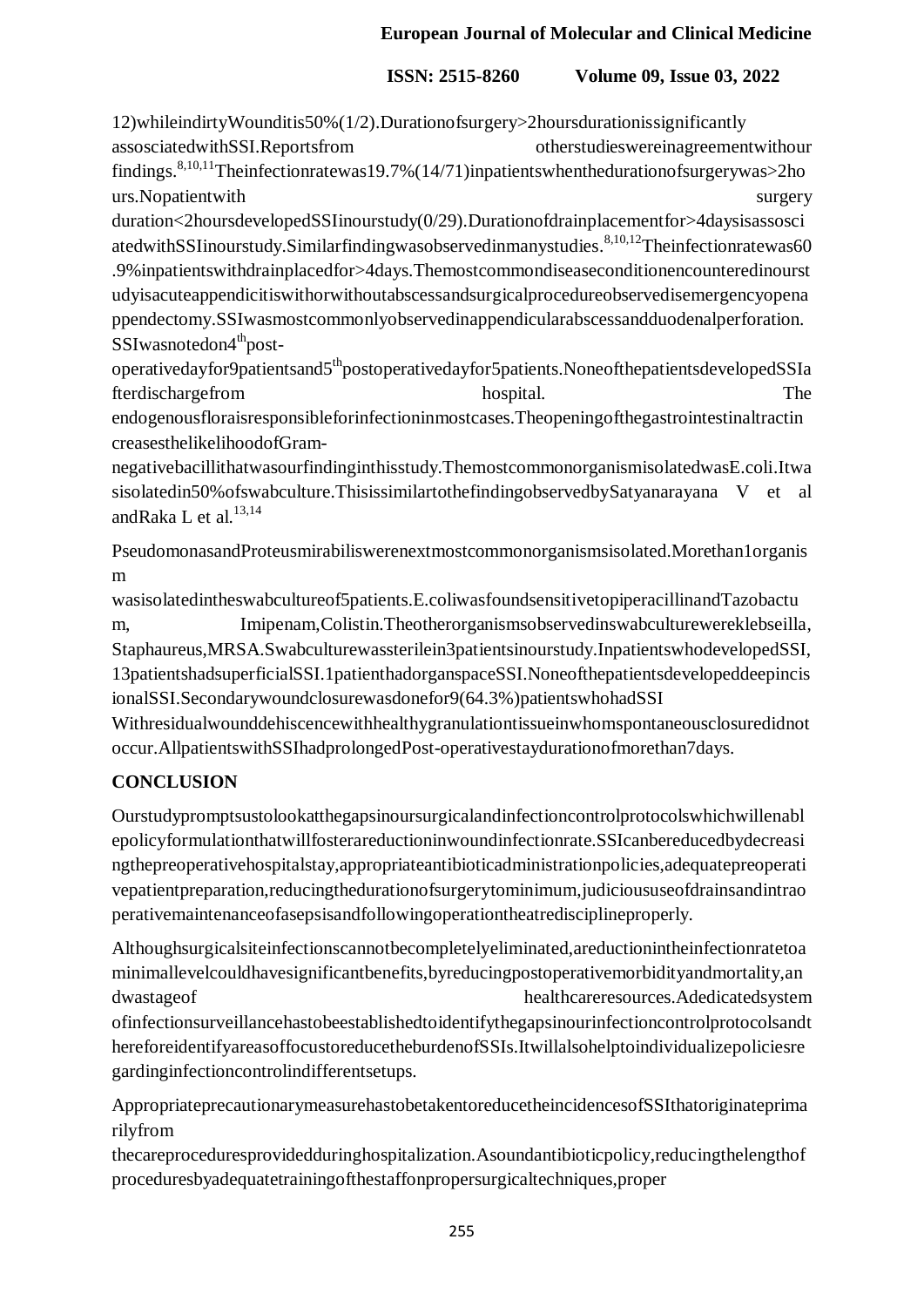**ISSN: 2515-8260 Volume 09, Issue 03, 2022**

intraoperativeinfectioncontrolmeasuresandfeedbackofappropriatedatatosurgeonsregardingSSI swouldbedesirabletoreducethesurgicalsiteinfection.

### **REFRENCES**

- 1. NationalHealthcareSafetyNetwork,CentersforDiseaseControlandPrevention.Surgicalsiteinf ection(SSI)event.2017.
- 2. HoranTC,GaynesRP,MartoneWJ,JarvisWR,EmoriTG.CDC Definitionsofnosocomialsurgicalsiteinfections,1992:a ModificationofCDCdefinitionsofsurgicalwoundinfections.InfectControlHospEpidemiol19 92;13:606–608.
- 3. BaileyandLove shortpractice of surgery,  $27<sup>th</sup>$ edition.
- 4. AllegranziB,BagheriNejadS,CombescureC,GraafmansW,AttarH,DonaldsonL,etal.Burdeno fendemichealth-care-associated Infectionindevelopingcountries:systematicreviewandmetaanalysis. Lancet. 2011;37:9761:228-41.
- 5. Reportontheburdenofendemichealthcareassociatedinfectionworldwide.Asystematicreviewoftheliterature.Geneva:WorldHealthOrga nization;2011.
- 6. HaleyRW,CulverDH,WhiteJW,MorganWM,EmoriTG,MunnVP,etal.Theefficacyofinfectio nsurveillanceandcontrolprogramsinpreventing nosocomialinfectionsinUShospitals.Am JEpidemiol.1985;121(2):182-205.
- 7. Mekhla, Borle FR. Determinants of superficial surgical site infections in abdominal surgeries at a Rural Teaching Hospital in Central India: A prospective study. J Family Med Prim Care. 2019; 8:7:2258-2263.
- 8. Prabhakaran B, Afjal M, Paul S, Clinical Study of Surgical Site Infection. International Journal of Science and Research (IJSR), 2016, 5:5:1782 – 1786.
- 9. Adejumo, A., Nuhu, M., Afolaranmi, T. Incidence and risk factors of abdominal surgical site infection in a Nigerian Tertiary Health care centre. International Journal of Infection Control, 2015; 11:4:1-12.
- 10. Aga E, Keinan-Boker L, Eithan A, Mais T, Rabinovich A, Nassar F. Surgical site infections after abdominal surgery: incidence and risk factors. A prospective cohort study. Infect Dis (Lond). 2015;47:11:761-767.
- 11. Pathak A. Erika A. Saliba RN, Sharma S, Mahadik VK, Shah H, Lundborg CS. Incidenceandfactorsassociatedwithsurgicalsiteinfectionsina Teaching hospitalinUjjain,India.AmericanJournalofInfectionControl, 2014; 42:e11-e15.
- 12. Pinakin K.Sutariya,Mallika V.Chavada.International Surgery Journal Incidence and determinants of the surgical site infection: a hospital Based longitudinal study.2016; 3:4:2202-2206.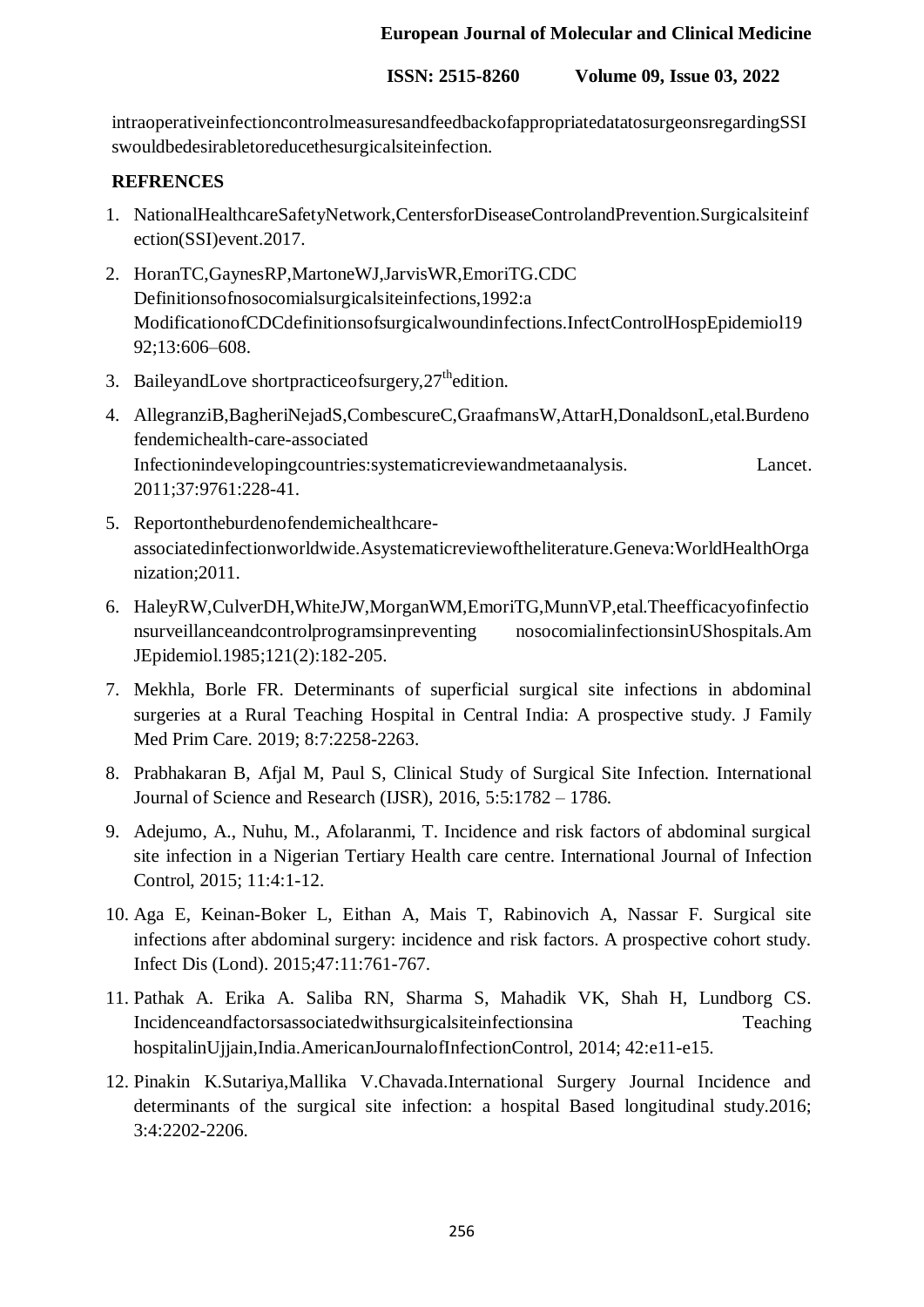**ISSN: 2515-8260 Volume 09, Issue 03, 2022**

- 13. Satyanarayana V, Prashanth HV, Bhandare B, Kavyashree A.Study of Surgical Site Infections in Abdominal Surgeries.JournalofClinicalandDiagnosticResearch; 2011, 5:5:935-939.
- 14. Raka L, Krasniqi A, Hoxha F, Musa R, Mulliqi G, Krasniqi S et al. Surgical site infections in an abdominal surgical ward at Kosovo Teaching Hospital.J Infect Developing Countries 2007;1:3:337-341.



- A. Discharge form suture site suggesting superficial SSI
- **B.** Wound Gaping
- C. Pus collection for culture and sensitivity pattern

#### **Table: Relationshipbetweenclinicalparametersandincidenceof SSI**

| <b>Parameters</b>                     | Subgroup    | <b>SSI present</b><br>frequency (%) | <b>SSI absent</b><br>frequency (%) | $X^2$  | <b>DF</b>      | 'P'<br>value |
|---------------------------------------|-------------|-------------------------------------|------------------------------------|--------|----------------|--------------|
| Age group                             | 13-35       | 4(8.5)                              | 43(91.5)                           | 2.355  | $\overline{2}$ |              |
|                                       | 36-65       | 9(18.4)                             | 40(81.6)                           |        |                | 0.308        |
|                                       | $>65$       | 1(25.0)                             | 3(75.0)                            |        |                |              |
| <b>Gender</b>                         | <b>Male</b> | 10(17.5)                            | 47(82.5)                           | 1.383  |                | 0.240        |
|                                       | Female      | 4(9.3)                              | 39(90.7)                           |        |                |              |
| <b>DM</b>                             | Yes         | 3(25.0)                             | 9(75.0)                            | 1.370  | $\mathbf{1}$   | 0.242        |
|                                       | <b>No</b>   | 11(12.5)                            | 77(87.5)                           |        |                |              |
| <b>Smoking</b>                        | Yes         | 6(42.9)                             | 8(57.1)                            | 11.259 | $\mathbf{1}$   | 0.001        |
|                                       | <b>No</b>   | 8(9.3)                              | 78(90.7)                           |        |                |              |
| <b>BMI</b>                            | < 18.5      | 2(18.2)                             | 9(81.8)                            | 0.332  | $\overline{2}$ | 0.847        |
|                                       | 18.5-25     | 12(13.6)                            | 76(86.4)                           |        |                |              |
|                                       | $>25$       | $\Omega$                            | 1(100)                             |        |                |              |
| <b>Random blood</b>                   | $200$       | 14(14.4)                            | 83(85.6)                           | 0.503  | $\mathbf{1}$   | 0.478        |
| sugar                                 | $\geq$ 200  | $\mathbf{0}$                        | 3(100)                             |        |                |              |
| <b>Hb male</b>                        | < 13        | 5(19.2)                             | 21(80.8)                           | 0.131  | $\mathbf{1}$   | 0.718        |
|                                       | $\geq$ 13   | 5(15.6)                             | 27(84.4)                           |        |                |              |
| <b>Hb female</b>                      | < 12        | 3(10.3)                             | 26(89.7)                           | 0.073  | $\mathbf{1}$   | 0.787        |
|                                       | $\geq$ 12   | 1(7.7)                              | 12(92.3)                           |        |                |              |
| <b>Albumin</b>                        | < 3.5       | 7(20.0)                             | 28(80.0)                           | 1.610  | $\mathbf{1}$   | 0.204        |
|                                       | $\geq 3.5$  | 7(10.8)                             | 58(89.2)                           |        |                |              |
| <b>Pre op-Stay</b><br>duration (days) | $\geq$ 3    | 10(10.5)                            | 85(89.5)                           | 19.042 | $\mathbf{1}$   | 0.00         |
|                                       | <3          | 4(80.0)                             | 1(20.0)                            |        |                |              |